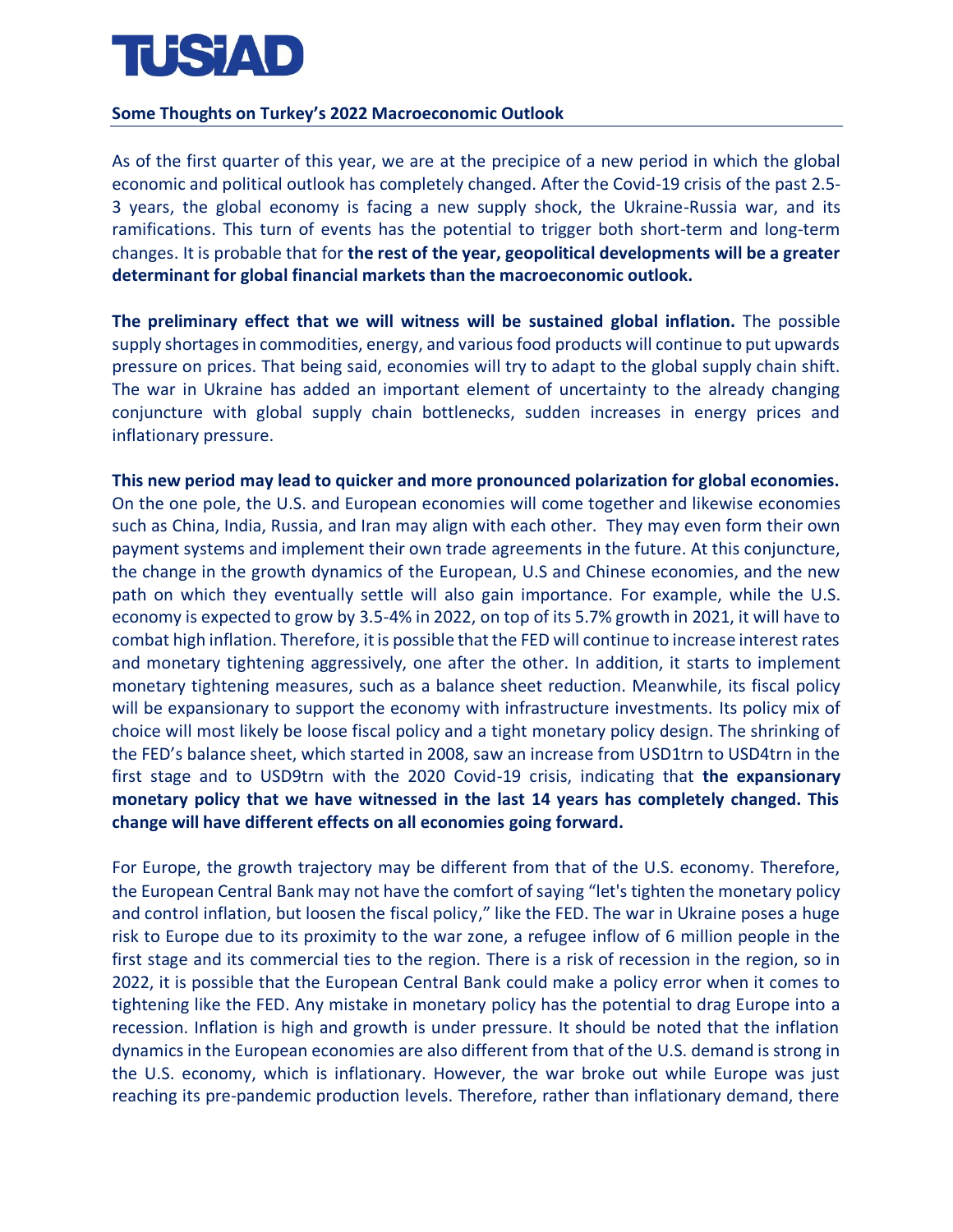# **TUSAD**

#### **Some Thoughts on Turkey's 2022 Macroeconomic Outlook**

is more supply-side inflation imported from the global markets. If the European Central Bank tightens its monetary policy rapidly, it may have to make a U-turn as the economy will be under greater pressure than expected soon.

This could possibly hurt regions like Turkey, where 50% of its exports are linked to Europe. In 2021, Turkey exported goods and services that totaled USD93bn to Europe. In 2022, we were working with an annual export increase of 20%. However, it is possible that Turkey's exports will slow down significantly after the latest developments. European demand is the most important factor for Turkey's exports to Europe and the effect of the depreciation in the Lira is very limited in terms of offering a competitive advantage. Therefore, a possible slowdown/stagnation in Europe will also negatively affect Turkey's export revenues.

On the flip side, Russia is Europe's largest gas supplier, so there is also the risk of an energyrelated slowdown in Europe. In addition, Russia and Ukraine are the two most important global grain suppliers. In general, there is likely to be a continuing problem in the global supply chain, especially on the agricultural commodities side, which inevitably indicates that global food inflation will not be a temporary phenomenon.

The Russia-Ukraine war might affect the Turkish economy through inflation and expectations, foreign trade, finance, and the tourism channels. Delving into the economic effects for Turkey, at first, we estimate a cost of approximately USD30-40bn. In our short-term figures, we are working with a possible cost of USD10bn from exports, USD5-6bn from tourism and minimum additional USD15bn from energy costs.

| <b>Macro Projections</b>                 |          |               |            |                   |  |
|------------------------------------------|----------|---------------|------------|-------------------|--|
|                                          |          |               | 2022E      |                   |  |
|                                          | 2021     | <b>TUSIAD</b> | Bloomberg* | <b>World Bank</b> |  |
| GDP (bln USD)                            | 802.6    | 690.0         | 829.1      | 566.1             |  |
| Growth (%, real, yoy)                    | 11.0     | 3.0           | 3.3        | 2.0               |  |
| Inflation (%, End Of Period)             | 38.1     | 45.0          | 44.3       | 47.0**            |  |
| <b>Current Account Balance (bln USD)</b> | $-14.9$  | $-30.0$       | $-20.7$    | $-14.6$           |  |
| <b>Current Account Balance (% GDP)</b>   | $-1.8$   | $-4.4$        | $-2.5$     | $-2.6$            |  |
| <b>Budget Balance (bln TRY)</b>          | $-192.2$ | $-551.5$      |            | $-446.4$          |  |
| <b>Budget Balance (% GDP)</b>            | $-2.7$   | $-5.0$        | $-4.1$     | $-4.6$            |  |

Source: TDM, TUSIAD Calculations

\* Consensus

\*\*Year Average

E: Expected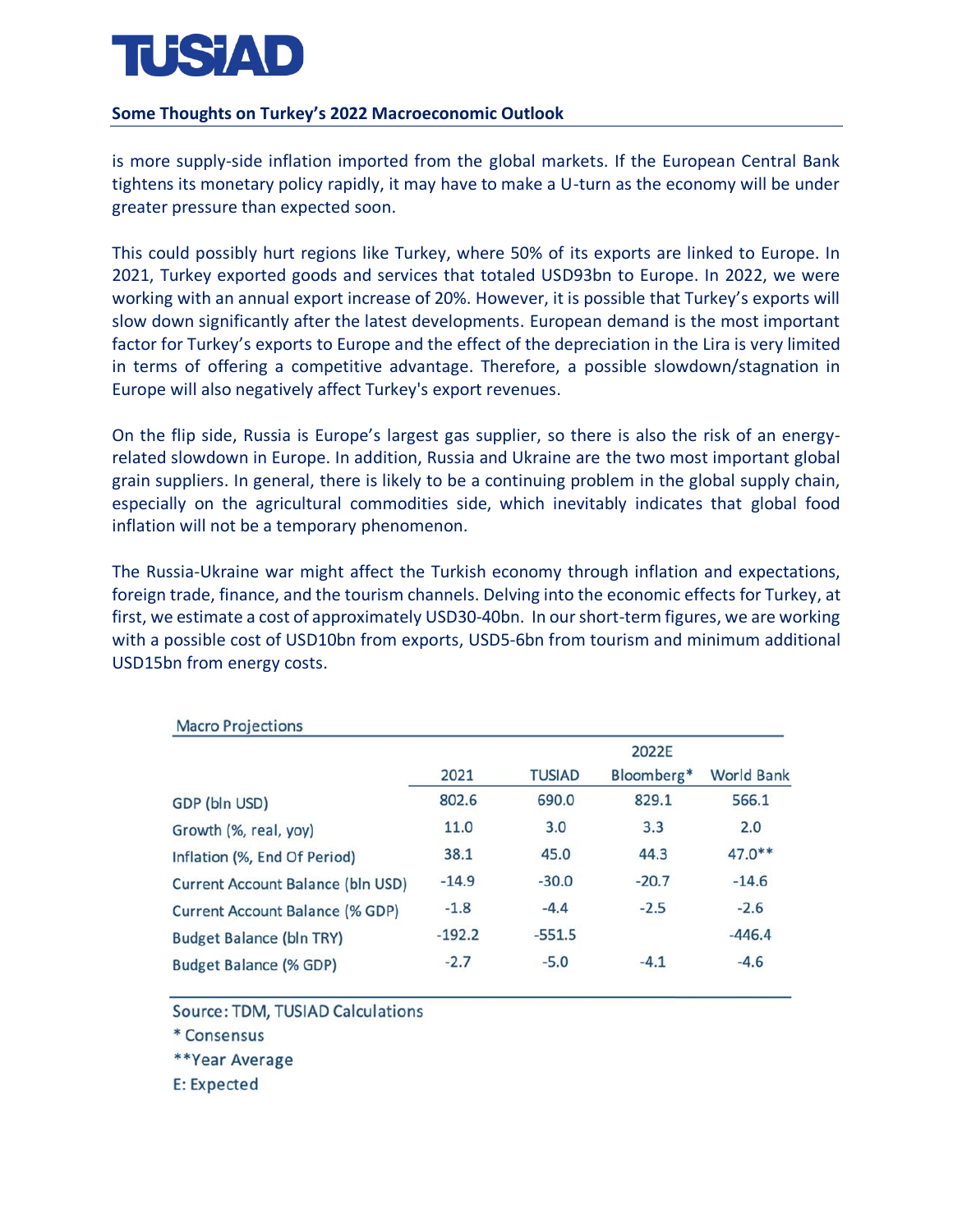

#### **Some Thoughts on Turkey's 2022 Macroeconomic Outlook**

| <b>Economic Costs of War</b> | <b>Economic Volume</b>                                                                                                                                                                                                                                                                              | <b>Details and Costs</b>                                                                                                                                                                                                                                                                  |  |  |
|------------------------------|-----------------------------------------------------------------------------------------------------------------------------------------------------------------------------------------------------------------------------------------------------------------------------------------------------|-------------------------------------------------------------------------------------------------------------------------------------------------------------------------------------------------------------------------------------------------------------------------------------------|--|--|
| Foreign Trade (Russia)       | <b>US\$34bn.</b>                                                                                                                                                                                                                                                                                    | Turkey's exports to Russia account for US\$6bn (3% of<br>the total). The largest items are fruits, vegetables,<br>textiles and automotive parts. Turkey's imports from<br>Russia account for US\$23bn (10% of the total). The<br>largest items include energy/commodities and<br>cereals. |  |  |
| Foreign Trade (Ukraine)      | US\$7.5bn.                                                                                                                                                                                                                                                                                          | US\$3bn exports, US\$4.5bn imports                                                                                                                                                                                                                                                        |  |  |
| <b>Tourism</b>               | Russia's share in tourism is 20% and Ukraine's is<br>8%. The total share of the two countries in tourism<br>US\$35bn for 2022 (TUSIAD calculations)<br>income is between 15-20%. From this item, we<br><b>US\$22bn for 2021</b><br>calculate a cost of approximately US\$5bn in the first<br>phase. |                                                                                                                                                                                                                                                                                           |  |  |
| Oil                          | US\$10-14bn. (additional cost)                                                                                                                                                                                                                                                                      | Estimated cost for a 90-100 usd/bbl oil price is US\$10-<br>14 bn (average is 70 usd/bbl for 2021). (Oil prices fell<br>to 40 usd/bbl just 1 year after the annexation of<br>Crimea which pushed the prices up to 110 usd/bbl.)                                                           |  |  |
| Foreign Trade (Europe)       | <b>US\$95</b> bn.                                                                                                                                                                                                                                                                                   | A severe slowdown caused by the expectations<br>channel would create a cost that is difficult to<br>calculate on exports. Turkey's total exports to Europe<br>account for US\$95bn. Our forecast was a 20%<br>increase, so a 10% slowdown in our exports points to<br>a cost of US\$10bn. |  |  |
| <b>Total</b>                 | US\$35-40bn.                                                                                                                                                                                                                                                                                        |                                                                                                                                                                                                                                                                                           |  |  |
| Inflation                    | On the global front, it is possible that<br>commodity prices, which have increased<br>sharply, will make a significant transition to<br>inflation, together with the exchange rate,<br>which is headed upwards. The year-end<br>forecasts for 2022 are also being revised<br>upwards.               | The price increase in commodities and wheat prices<br>since the beginning of the year is 40%. A similar<br>increase is also valid for oil prices, which are hovering<br>above 100 usd/bbl.                                                                                                |  |  |

### **A stagnant story: Inflation, an increasing current account deficit and the Turkish economy's high external financing needs**

**Rising inflation and the need for external financing are still Turkey's Achilles' heel.** Inflation, which was at c. 8.4% annually from 2006-2017, surpassed 15% yoy on average from 2018-2021. Inflation has averaged 25% over the last year. At the end of March22, CPI inflation came in at 62% yoy and PPI at 115% yoy. For the long view, as for monetary policy, there is a process time inconsistency like early interest rate cuts from time to time and delayed rate hikes in some periods. In addition, the inadequate economic framework adopted as of September 2021 is deepening the "inflation-currency-interest" spiral that is plaguing the country's economy.